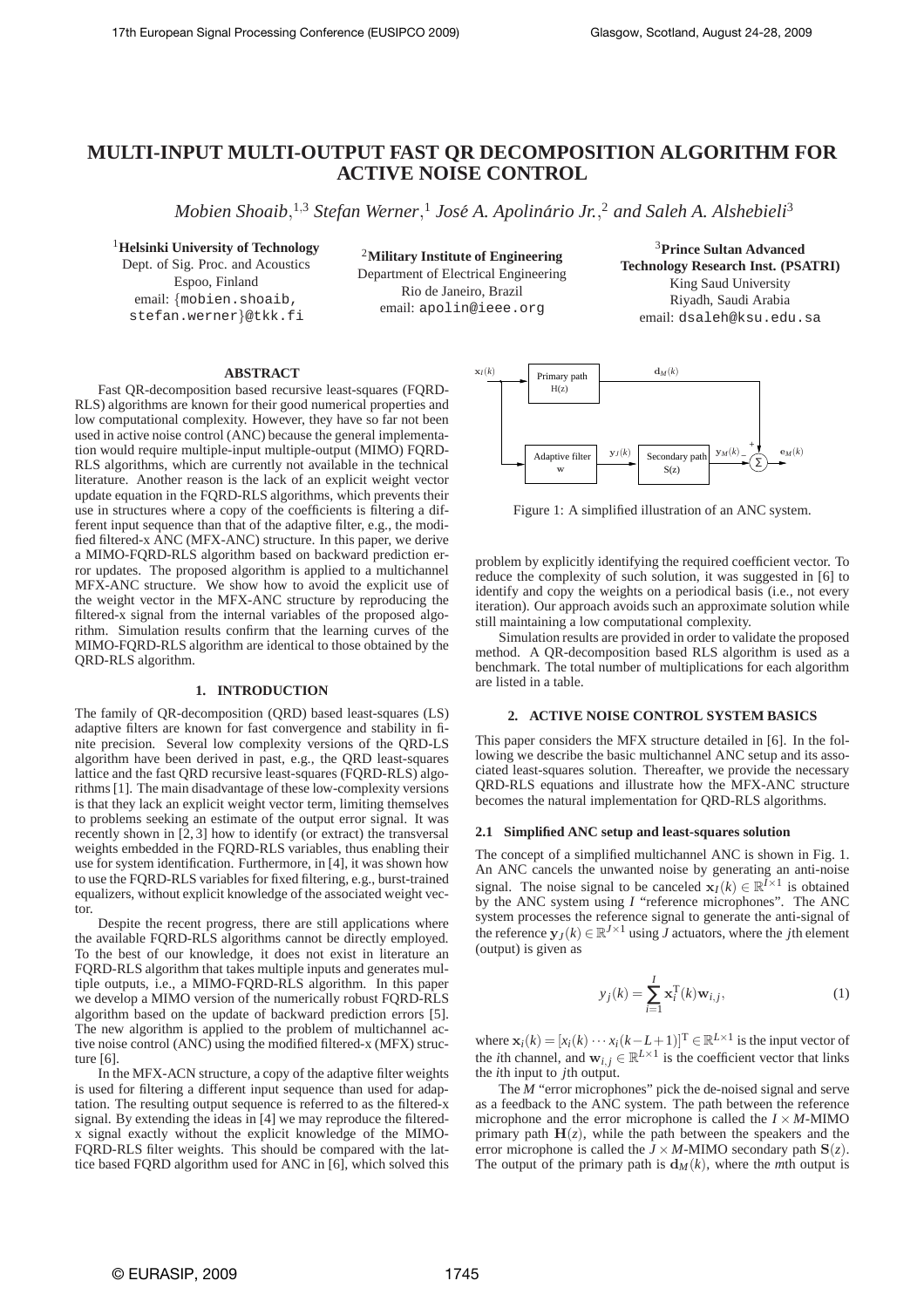given as

$$
d_m(k) = \sum_{i=1}^{I} \bar{\mathbf{x}}_i^{\mathrm{T}}(k) \mathbf{h}_{i,m} + n_M(k)
$$
 (2)

where where  $\bar{\mathbf{x}}_i(k) = [x_i(k) \cdots x_i(k - L_p + 1)]^T \in \mathbb{R}^{L_p \times 1}$  is the input vector of the *i*th channel, , and  $\mathbf{h}_{i,m} \in \mathbb{R}^{L_p \times 1}$  are the coefficients of the primary path between the *i*th input and *m*th output, assumed stationary for this discussion, and  $n_m(\tilde{k})$  is the additive noise. Similarly, the output of the secondary path is  $\mathbf{y}_M(k) \in \mathbb{R}^{M \times 1}$ , where the *mth* output is

$$
\bar{y}_m(k) = \sum_{j=1}^{J} \mathbf{y}_j^{\mathrm{T}}(k) \mathbf{s}_{j,m},\tag{3}
$$

where  $\mathbf{y}_j = [y_j(k) \cdots y_j(k-L_s+1)] \in \mathbb{R}^{L_s \times 1}$ , and  $\mathbf{s}_{i,m}(k) \in \mathbb{R}^{L_s \times 1}$ are the coefficients of the secondary path between the *j*th input from the adaptive filter and *m*th output. Finally, the error signal at the *M* error sensors is given by,

$$
\mathbf{e}_M(k) = \mathbf{d}_M(k) - \mathbf{y}_M(k) \tag{4}
$$

where  $\mathbf{y}_M(k) = [\bar{y}_1(k) \cdots \bar{y}_M(k)]^{\mathrm{T}} \in \mathbb{R}^{M \times 1}$ . We see from (4) that signal  $\mathbf{e}_M(k)$  measured by the error microphone array in Fig. 1 is the result of an acoustic subtraction of the desired signal vector  $\mathbf{d}_{M}(k)$ and the output of the secondary path  $y_M(k)$ . Let the adaptive filter, after convergence, and the secondary path in Fig. 1 be linear timeinvariant systems. Then the secondary path can be placed before the adaptive filtering block without any loss of generality. As a result, the multichannel input signal  $x<sub>I</sub>(k)$  is filtered with the secondary path before being used for the adaptive filtering. This can be carried out by defining  $x_{m,r}(k)$ ,  $1 \leq i \leq R$  as one of the  $R = IJ$  possible values of

$$
x_{m,\lbrace i,j\rbrace}(k) = \tilde{\mathbf{x}}_i^{\mathrm{T}}(k)\hat{\mathbf{s}}_{j,m}
$$
 (5)

where  $x_{m,\lbrace i,j \rbrace}(k)$  is the filtered input signal,  $\hat{\mathbf{s}}_{j,m} \in \mathbb{R}^{L_s \times 1}$  is the estimate of the secondary path for *j*th input and *m*th output, and  $\tilde{\mathbf{x}}_i(k) \in \mathbb{R}^{L_s \times 1}$  is the *i*th channel input from the reference microphones. The definition in (3) has to be changed, therefore the *m*th output of the adaptive filter using the filtered input signal is given by  $\bar{v}_m(k)$  and is now written as

$$
\bar{y}_m(k) = \mathbf{x}_m^{\mathrm{T}}(k)\mathbf{w}
$$
 (6)

where

$$
\mathbf{x}_{m}(k) = [\mathbf{x}_{m,R}^{\mathrm{T}}(k) \cdots \mathbf{x}_{m,R}^{\mathrm{T}}(k-L+1)]^{\mathrm{T}} \in \mathbb{R}^{RL \times 1} \quad (7)
$$

$$
\mathbf{x}_{m,R}(k) = [x_{m,1}(k)x_{m,2}(k) \cdots x_{m,R}(k)]^{T} \in \mathbb{R}^{R \times 1}
$$
 (8)

and vector  $\mathbf{w} \in \mathbb{R}^{RL \times 1}$  is formed by stacking the  $R = IJ$  vectors  $\mathbf{w}_{i,j}$ defined in (1). By employing the definition of the output signal  $\overrightarrow{6}$ in the error expression (4), w is chosen to minimize the following deterministic weighted least-squares cost function

$$
\xi_D(k) = \sum_{i=0}^{k} \lambda^{k-i} ||\mathbf{d}_M(i) - \mathbf{X}_M^{\mathrm{T}}(i)\mathbf{w}||^2
$$
 (9)

where  $\lambda$  is the forgetting factor and

$$
\mathbf{X}_{M}(k) = \begin{bmatrix} \mathbf{X}_{M,R}^{T}(k) \cdots \mathbf{X}_{M,R}^{T}(k-L+1) \end{bmatrix}^{T} \in \mathbb{R}^{RL \times M}(10)
$$

$$
\mathbf{X}_{M,R}(k) = [\mathbf{x}_{1,R}(k) \mathbf{x}_{2,R}(k) \cdots \mathbf{x}_{M,R}(k)]^{T} \in \mathbb{R}^{M \times R}. \quad (11)
$$

The optimal solution at time instant  $k$ , obtained by differentiating (9) with respect to **w**, is given by **w**( $k$ ) =  $\mathbf{R}^{-1}(k)\mathbf{p}(k)$ , where

$$
\mathbf{R}(k) = \sum_{i=0}^{k} \lambda^{k-i} \mathbf{X}_{M}(i) \mathbf{X}_{M}^{\mathrm{T}}(i) \in \mathbb{R}^{RL \times RL}
$$
\n
$$
\mathbf{p}(k) = \sum_{i=0}^{k} \lambda^{k-i} \mathbf{X}_{M}(i) \mathbf{d}_{M}(i) \in \mathbb{R}^{RL \times 1}.
$$
\n(12)

The recursive least-squares (RLS) coefficient update for this filtered-x structure is

$$
\mathbf{w}(k) = \mathbf{w}(k-1) + \mathbf{R}^{-1}(k)\mathbf{X}_M(k)\mathbf{e}_M(k)
$$
 (13)

The inverse  $\mathbf{R}^{-1}(k)$  can be obtained recursively in terms of  $\mathbf{R}^{-1}(k-1)$  using the *matrix inversion lemma*. We see that the filtered-x (FX) RLS algorithm in (13) requires only knowledge of the input-signal matrix  $\mathbf{X}_M(k)$  and the measured error vector  $\mathbf{e}_M(k)$ , whereas the unknown desired vector  $\mathbf{d}_M(k)$  is not needed.

## **2.2 Modified filtered-x ANC setup and QRD-RLS equations**

The main problem with the FX-RLS algorithm is potential divergence behavior in finite precision and high computational complexity. The QRD-RLS and, its fast version, the FQRD-RLS algorithm could provide a more robust solution with reduced complexity. However, both these algorithms require explicit knowledge of  $\mathbf{d}_M(k)$  to minimize the objective function in (9). This should be compared with the FX-RLS algorithm of previous section that directly employs vector  $\mathbf{e}_M(k)$  measured by the error microphones. However, we see from Fig. 1 that if we pass the actuator signal  $y_J(k)$  through an off-line estimate of the secondary-path channel  $\hat{\mathbf{S}}(z)$ , an estimate  $\hat{\mathbf{d}}(k)$  of the desired signal vector can be obtained, whose elements are given by

$$
\hat{d}_m(k) = e_m(k) + \hat{y}_m(k) \tag{14}
$$

where  $\hat{y}_m(k) = \sum_{j=1}^J \mathbf{y}_j^T(k)\hat{\mathbf{s}}_{j,m}(k)$  and  $\hat{\mathbf{s}}_{j,m}(k)$  being the estimate of  $s_{j,m}(k)$  in  $S(z)$ . Taking this QRD approach leads to the realization depicted in Fig. 2, which is known as the MFX structure. Equipped with an estimate of  $d_M(k)$  through (14), we may derive MIMO-QRD-RLS algorithms for ANC. In the following we provide the basic QRD-RLS equations used for deriving the MIMO-FQRD-RLS version in Section 3. We also show in Section 3 how to obtain the output  $y_J(k)$  in Fig. 2 without explicit knowledge of the MIMO-FQRD-RLS weights w(*k*).

Considering a QRD-RLS algorithm for obtaining vector w, corresponding to an estimate of the vectorized  $I \times J$ -MIMO channel  $H(z)$ , (9) is re-written as the norm of an increasing order vector

$$
\mathbf{e}(k) = \begin{bmatrix} \mathbf{d}_M(k) \\ \lambda^{1/2} \mathbf{d}_M(k-1) \\ \vdots \\ \lambda^{k/2} \mathbf{d}_M(0) \end{bmatrix} - \begin{bmatrix} \mathbf{X}_M^T(k) \mathbf{w} \\ \lambda^{1/2} \mathbf{X}_M^T(k-1) \mathbf{w} \\ \vdots \\ \lambda^{k/2} \mathbf{X}_M^T(0) \mathbf{w} \end{bmatrix}
$$
(15)

where  $e(k) \in \mathbb{R}^{M(k+1)\times 1}$  is the error vector,  $\mathbf{d}(k) \in \mathbb{R}^{M(k+1)\times 1}$  is the desired signal vector, and  $\mathbf{X}(k) \in \mathbb{R}^{M(k+1) \times RL}$  is the input data matrix encompassing values for all time instances from 0 up to *k*.

In the QRD-RLS algorithm, the triangularization of the input data matrix is obtained with

$$
\begin{bmatrix} \mathbf{0}_{(M(k+1)-RL)\times RL} \\ \mathbf{U}(k) \end{bmatrix} = \mathbf{Q}(k)\mathbf{X}(k)
$$
 (16)

where  $\mathbf{Q}(k) \in \mathbb{R}^{M(k+1) \times M(k+1)}$  is the Givens rotation matrix, and  $U(k) \in \mathbb{R}^{R\hat{L} \times R\hat{L}}$  is a triangular matrix known as the Cholesky factor of the input data matrix. Applying the Givens rotation matrix to  $e(k)$  results in

$$
\mathbf{Q}(k)\mathbf{e}(k) = \begin{bmatrix} \mathbf{d}_{q1}(k) \\ \mathbf{d}_{q2}(k) \end{bmatrix} - \begin{bmatrix} \mathbf{0}_{(M(k+1)-RL)\times RL} \\ \mathbf{U}(k) \end{bmatrix} \mathbf{w} \tag{17}
$$

From (17), we are able to minimize the norm of  $e(k)$ , at time instant  $k$ , by choosing  $w$  as

$$
\mathbf{w} = \mathbf{U}^{-1}(k)\mathbf{d}_{q2}(k) \tag{18}
$$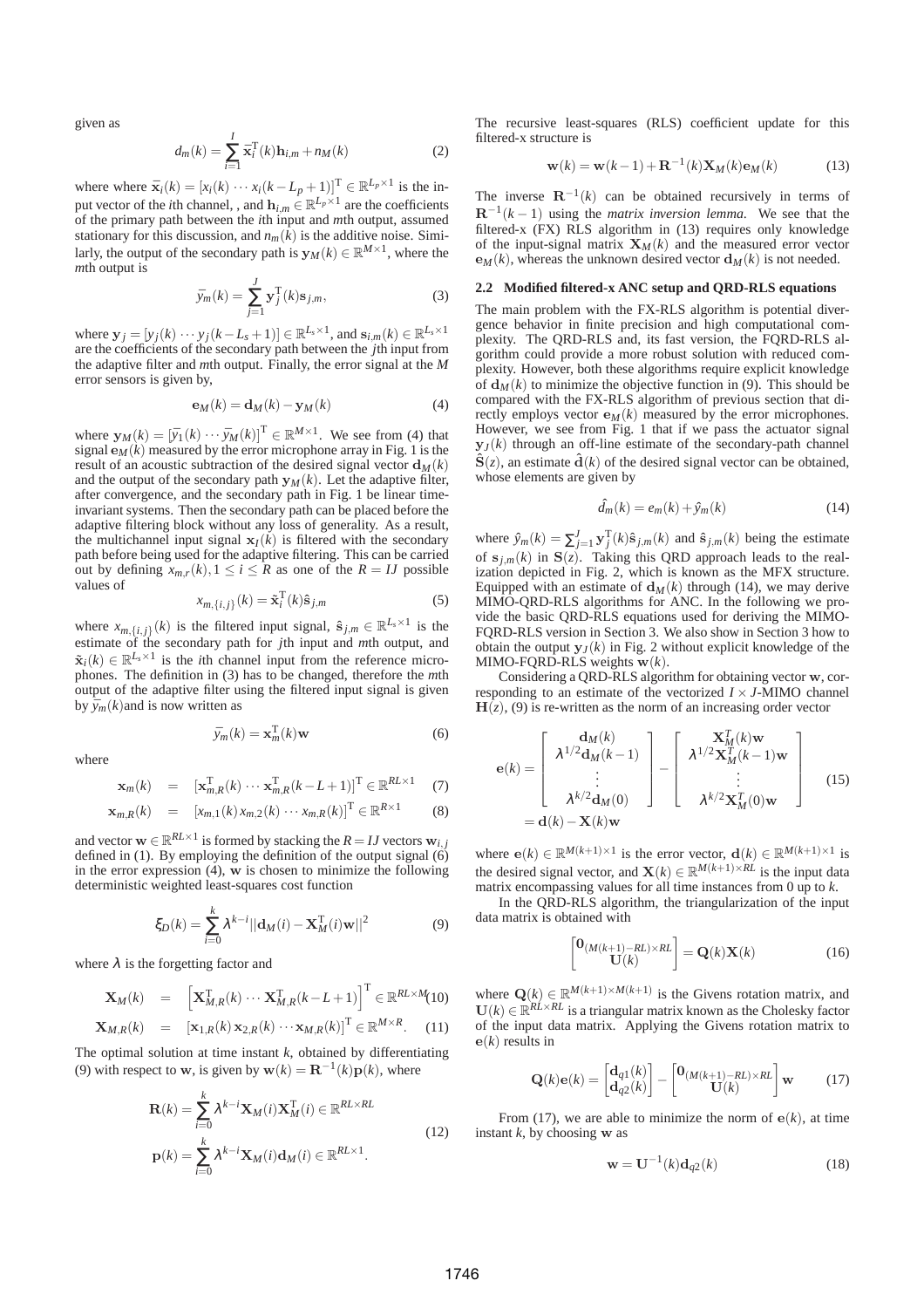

Figure 2: FQRD-RLS in an active noise control (ANC) system.

In QRD-RLS algorithm the update for the Cholesky factor matrix and the rotated desired signal vector are provided as follows

$$
\begin{bmatrix} \mathbf{0}_{M \times RL} \\ \mathbf{U}(k) \end{bmatrix} = \mathbf{Q}_{\theta} \begin{bmatrix} \mathbf{X}_{M}^{T}(k) \\ \lambda^{1/2} \mathbf{U}(k-1) \end{bmatrix}
$$
(19)

$$
\begin{bmatrix} \mathbf{e}_q \mathbf{M}(k) \\ \mathbf{d}_{q2}(k) \end{bmatrix} = \mathbf{Q}_{\theta} \begin{bmatrix} \mathbf{d}_{M}(k) \\ \lambda^{1/2} \mathbf{d}_{q2}(k-1) \end{bmatrix}
$$
 (20)

where  $\mathbf{Q}_{\theta}(k) \in \mathbf{R}^{(M+RL) \times (M+RL)}$  is the Givens rotation matrix that annihilates the values of  $X_M$  when used to update  $U(k)$  and is defined by the partition matrix

$$
\mathbf{Q}_{\theta}(k) = \begin{bmatrix} \Gamma(k) & \mathbf{G}(k) \\ \mathbf{F}(k) & \mathbf{E}(k) \end{bmatrix}
$$
 (21)

where

$$
\Gamma(k) = \begin{bmatrix} \gamma_1(k) & \cdots & 0 \\ \vdots & \ddots & \vdots \\ 0 & \cdots & \gamma_M(k) \end{bmatrix}
$$

$$
\mathbf{G}(k) = -\Gamma(k)\mathbf{A}(k) = -\Gamma(k)\lambda^{-1/2}\mathbf{U}^{-T}(k-1)\mathbf{X}_M(k)
$$

$$
\mathbf{F}(k) = \mathbf{U}^{-T}(k)\mathbf{X}_M(k)
$$

$$
\mathbf{E}(k) = \lambda^{1/2}\mathbf{U}^{-T}(k)\mathbf{U}^{T}(k-1)
$$
 (22)

Finally, the *a posteriori* error vector,  $\mathbf{e}_M(k)$  computed with  $\mathbf{w}(k)$ , is given as

$$
\mathbf{e}_M(k) = \Gamma(k)\mathbf{e}_{qM}(k). \tag{23}
$$

# **3. MIMO-FQRD-RLS ALGORITHM FOR MFX ANC**

In this section we derive a MIMO-FQRD-RLS algorithm that renders a computationally efficient and robust implementation of the MFX-ANC structure. Common to the FQRD-RLS algorithms already available in the literature, the proposed algorithm does not have explicit update equations for vector  $w(k)$ . However, as earlier mentioned, the weights embedded in the MIMO-FQRD-RLS algorithm are needed to reproduce output signal  $y_J(k)$  in Fig. 2. We know from [2] that it should be possible to acquire the weights through a sequential weight extraction procedure. However, such an approach would lead to a solution of  $\mathcal{O}(R^2L^2)$  complexity per iteration. In other words, there would not be any obvious advantage of using an MIMO-FQRD-RLS solution in place of, say, an Inverse QRD-RLS solution [5]. To solve this problem, we also show in this section how to reproduce the exact output  $y_J(k)$  by conveniently reusing variables from the proposed MIMO-QRD-RLS algorithm.

#### **3.1 Derivation of the MIMO-FQRD-RLS algorithm**

The fast versions of the QRD-RLS algorithm based on update of the backward prediction errors are known for their numerical stability and its *a posteriori* version (FORD-RLS\_POS\_B) is considered here for ANC application. This algorithm offers low complexity solution by using matrix of smaller dimensions in the updating procedure of inner variables, unlike the conventional QRD-RLS or the Inverse QRD-RLS algorithms. For the FQRD-RLS PRI B algorithm,  $\mathbf{F}(k) \in \mathbb{R}^{RL \times M}$  in (22) is considered for the update. As a result, the problem of updating the  $RL \times RL$  matrix  $U(k)$  is reduced to updating a  $RL \times M$  matrix, where  $M \ll RL$ .

We start the derivation of the fast version by considering the extended input data matrix defined as

$$
\mathbf{X}^{L+1}(k) = \begin{bmatrix} \mathbf{D}_f(k) & \mathbf{X}(k-1) \\ \mathbf{0}_{M \times RL} \end{bmatrix} = [\mathbf{X}(k) \quad \mathbf{D}_b(k)] \tag{24}
$$

where  $\mathbf{D}_f(k) \in \mathbb{R}^{M(k+1) \times R}$  is the desired signal vector in a forward prediction

$$
\mathbf{D}_f(k) = \begin{bmatrix} \mathbf{X}_{M,R}(k) \\ \vdots \\ \lambda^{k/2} \mathbf{X}_{M,R}(0) \end{bmatrix},
$$
(25)

and  $\mathbf{d}_b(k) \in \mathbb{R}^{M(k+1) \times R}$  is the desired signal vector in a backward prediction

$$
\mathbf{D}_{b}(k) = \begin{bmatrix} \mathbf{X}_{M,R}(k - RL) \\ \vdots \\ \lambda^{(k - RL)/2} \mathbf{X}_{M,R}(0) \\ \mathbf{0}_{M L \times R} \end{bmatrix} .
$$
 (26)

In order to triangularize (24) and obtain  $U^{L+1}(k)$ , three sets of Givens rotation matrices are needed [7]. Note that we have intro-<br>duced a few rows of zeros below  $X^{L+1}(k)$  in order to allow the formation of a triangular extended Cholesky factor of dimension  $(RL+R) \times (RL+R)$ .

$$
\mathbf{Q}'_f(k)\mathbf{Q}_f(k)\begin{bmatrix}\mathbf{Q}(k-1) & \mathbf{0} \\ \mathbf{0} & \mathbf{I}_{R\times R}\end{bmatrix}\begin{bmatrix}\mathbf{X}^{L+1}(k) \\ \mathbf{0}_{(R-M)\times (RL+R)} \end{bmatrix} = \n\mathbf{Q}'_f(k)\mathbf{Q}_f(k)\begin{bmatrix}\n\mathbf{E}_{fq1}(k) & \mathbf{0} \\
\mathbf{D}_{fq2}(k) & \mathbf{U}(k-1) \\
\mathbf{X}_{M,R}(0) & \mathbf{0}_{M\times RL} \\
\mathbf{0}_{(R-M)\times (RL+R)}\end{bmatrix} = \n\mathbf{Q}'_f(k)\begin{bmatrix}\n\mathbf{0} & \mathbf{0} \\
\mathbf{D}_{fq2}(k) & \mathbf{U}(k-1) \\
\mathbf{E}_f(k) & \mathbf{0}\n\end{bmatrix}
$$
\n(27)

From the previous expression and using the fixed-order matrices  $\mathbf{Q}_{\theta}(k-1)$  embedded in  $\mathbf{Q}(k-1)$  and  $\overline{\mathbf{Q}}_f(k)$  embedded in  $Q_f(k)$ , it is possible to obtain the following equations.

$$
\begin{bmatrix} \mathbf{E}_{fqM}^{\mathrm{T}}(k) \\ \mathbf{D}_{fq2}(k) \end{bmatrix} = \mathbf{Q}_{\theta}(k-1) \begin{bmatrix} \mathbf{X}_{M,R}(k) \\ \lambda^{1/2} \mathbf{D}_{fq2}(k) \end{bmatrix}
$$
 (28)

$$
\begin{bmatrix} \mathbf{0}^T \\ \mathbf{E}_f(k) \end{bmatrix} = \overline{\mathbf{Q}}_f(k) \begin{bmatrix} \mathbf{E}_{fqM}^T(k) \\ \lambda^{1/2} \mathbf{E}_f(k-1) \end{bmatrix}
$$
 (29)

In (28),  $\mathbf{E}_{faM}(k)$  corresponds to the first *M* rows of  $\mathbf{E}_{fa}(k)$ , the *rotated forward error*, and, in (29),  $E_f(k)$  is the  $R \times R$  forward *prediction error covariance* (lower-triangular) matrix.

Removing the ever-increasing null section in (27) and using the fixed-order matrix  $\mathbf{Q}'_{\theta f}(k)$  embedded in  $\mathbf{Q}'_f(k)$ , we obtain

$$
\mathbf{U}^{L+1}(k) = \mathbf{Q}'_{\theta f}(k) \begin{bmatrix} \mathbf{D}_{fq2}(k) & \mathbf{U}(k-1) \\ \mathbf{E}_{f}(k) & \mathbf{0} \end{bmatrix}.
$$
 (30)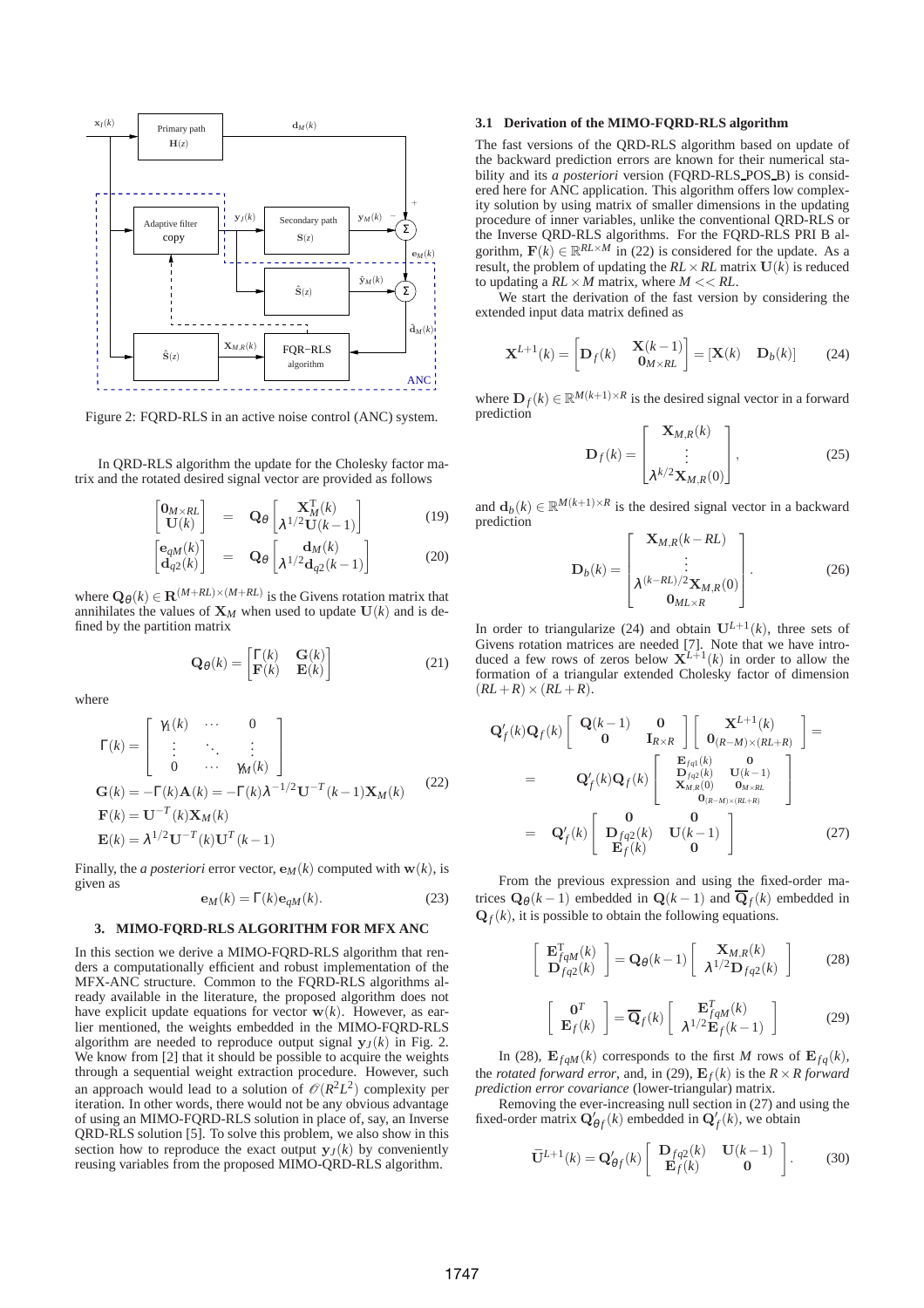A natural choice for  $\mathbf{Q}'_{\theta f}(k)$  could be the Givens rotation matrix that annihilate  $\mathbf{D}_{fq2}(k)$  against  $\mathbf{E}_f(k)$  while keeping its triangular structure. Also from (30), we can write the following equation where  $\mathbf{E}_f^0(k)$  was named the *zero-order error covariance matrix* in [7].

$$
\left[\begin{array}{c} \mathbf{0} \\ \mathbf{E}_f^0(k) \end{array}\right] = \mathbf{Q}_{\theta f}'(k) \left[\begin{array}{c} \mathbf{D}_{fq2}(k) \\ \mathbf{E}_f(k) \end{array}\right] \tag{31}
$$

Since we are interested in deriving the *a posteriori* version of the FQRD-RLS algorithm, we update matrix  $\mathbf{F}^{L+1}(k)$  as follows, i.e., based on the inverse of the extended order Cholesky factor obtained in (30). Note that, similarly to the case of employing forward prediction reference signal in the definition of the extended order input matrix, using backward prediction reference signal leads to the conclusion that the last *RL* rows of  $\mathbf{F}^{L+1}(k)$  correspond to  $\mathbf{F}(k)$ . By replacing the definition of  $X_M(k)$  in (10) and the inverse transposed of Cholesky factor given by (30), we have:

$$
\mathbf{F}^{L+1}(k) = \begin{bmatrix} * \\ \mathbf{F}(k) \end{bmatrix} = \mathbf{Q}'_{\theta f}(k) \begin{bmatrix} \mathbf{F}(k-1) \\ \mathbf{F}_p(k) \end{bmatrix},
$$
(32)

where  $\mathbf{F}_p(k)$  correspond to the product of  $\mathbf{E}_f^{-T}(k)$  with the forward prediction error matrix  $\mathbf{E}_{f,M}(k)$ . The computation of  $\mathbf{F}_p(k)$ , however, is quite simplified with the help of the following expression (the proof is omitted here due to lack of space but similar derivation can be found in [7]).

$$
\overline{\mathbf{Q}}_f(k) \left[ \begin{array}{c} \mathbf{\Gamma}(k) \\ \mathbf{0} \end{array} \right] = \left[ \begin{array}{c} * \\ \mathbf{F}_p(k) \end{array} \right] \tag{33}
$$

where the asterisks in the two previous equations represent non-zero values that are not used in this algorithm.

Once knowing the structure of matrix  $\mathbf{Q}_{\theta}(k)$ , its rotation angles can be obtained using

$$
\mathbf{Q}_{\theta}(k) \left[ \begin{array}{c} \mathbf{I} \\ \mathbf{0} \end{array} \right] = \left[ \begin{array}{c} \mathbf{\Gamma}(k) \\ \mathbf{F}(k) \end{array} \right]. \tag{34}
$$

Although the *a posteriori* error vector was given in (23), the *a priori* errors  $\varepsilon_M(k)$  can be obtained as follows. Note that matrix  $\Gamma(k)$  is diagonal and its inverse is easily obtained. The equations of the *a posteriori* version of the MIMO Fast QRD-RLS algorithm are summarized in Table 1, and the computational complexity is given in Table 3.

$$
\varepsilon_M(k) = \Gamma^{-1}(k) \mathbf{e}_{qM}(k) \tag{35}
$$

#### **3.2** Re-producing the filtered-x signal  $y_J(k)$

While running the MIMO-FQRD-RLS algorithm in the lower branch of Fig. 2, we need to have access to the associated coefficient vector for reproducing the output signal  $y_J(k)$ . As noted earlier, making the coefficient vector explicitly available using the technique in [2] is not an attractive solution considering its computational complexity. One can avoid this complexity problem by extracting and copy the weights at a reduced rate, say once every *K* samples. This type of solution was considered in [6] for the QRD least-squares lattice (QRD-LSL) algorithm. Such approach certainly affects the convergence behavior of the adaptive implementation. Our goal is to reproduce, at each iteration, the exact output  $y<sub>J</sub>(k)$  that corresponds to the weights embedded in the MIMO-FQRD-RLS algorithm.

Similar to definition of  $y_M(k)$  in (15) we may express  $y_J(k)$  as

$$
\mathbf{y}_J(k) = \mathbf{X}_J^{\mathrm{T}}(k)\mathbf{w}(k) = \mathbf{X}_J^{\mathrm{T}}(k)\mathbf{U}^{-1}(k)\mathbf{d}_{q2}(k)
$$
 (36)

where

$$
\mathbf{X}_J(k) = [\mathbf{x}_1(k) \cdots \mathbf{x}_J(k)] \in \mathbb{R}^{\{R=IJ\}L \times J},\tag{37}
$$

Table 1: MIMO-FORD POS B Algorithm

For each *k*, do  
\n1. obtaining 
$$
\mathbf{D}_{fq2}(k)
$$
 and  $\mathbf{E}_{fqM}(k)$   
\n
$$
\begin{bmatrix}\n\mathbf{E}_{fq}^T(k) \\
\mathbf{D}_{fq2}(k)\n\end{bmatrix} = \mathbf{Q}_{\theta}(k-1) \begin{bmatrix}\n\mathbf{X}_{M,R}^T(k) \\
\lambda^{1/2}\mathbf{D}_{fq2}(k)\n\end{bmatrix}
$$
\n2. obtaining  $\mathbf{E}_f(k)$  and  $\overline{\mathbf{Q}}_f(k)$   
\n
$$
\begin{bmatrix}\n\mathbf{0}^T \\
\mathbf{E}_f(k)\n\end{bmatrix} = \overline{\mathbf{Q}}_f(k) \begin{bmatrix}\n\mathbf{E}_{fqM}^T(k) \\
\lambda^{1/2}\mathbf{E}_{f}(k-1)\n\end{bmatrix}
$$
\n3. obtaining  $\mathbf{F}_p(k)$   
\n
$$
\begin{bmatrix}\n\mathbf{*} \\
\mathbf{F}_p(k)\n\end{bmatrix} = \overline{\mathbf{Q}}_f(k) \begin{bmatrix}\n\mathbf{T}(k) \\
\mathbf{0}\n\end{bmatrix}
$$
\n4. Obtaining  $\mathbf{Q}_{\theta f}(k)$   
\n
$$
\begin{bmatrix}\n\mathbf{0} \\
\mathbf{E}_f^0(k)\n\end{bmatrix} = \mathbf{Q}_{\theta f}^{\prime}(k) \begin{bmatrix}\n\mathbf{D}_{fq2}(k) \\
\mathbf{E}_{f}(k)\n\end{bmatrix}
$$
\n5. Obtaining  $\mathbf{F}(k)$ , the last LR rows of  $\mathbf{F}^{L+1}(k)$   
\n $\mathbf{F}^{L+1}(k) = \mathbf{Q}_{\theta f}(k) \begin{bmatrix}\n\mathbf{F}(k-1) \\
\mathbf{F}_p(k)\n\end{bmatrix}$ \n6. Obtaining  $\mathbf{Q}_{\theta}(k)$  and  $\mathbf{T}(k)$   
\n $\mathbf{Q}_{\theta}(k) \begin{bmatrix}\n\mathbf{I} \\
\mathbf{I}\n\end{bmatrix} = \begin{bmatrix}\n\mathbf{T}(\mathbf{k}) \\
\mathbf{F}(\mathbf{k})\n\end{bmatrix}$ \n7. Joint Estimation  
\n
$$
\begin{bmatrix}\n\mathbf{e}_{qM}(k) \\
\mathbf{d}_{q
$$

and  $\mathbf{x}_j(k) \in \mathbb{R}^{RL \times 1}$  is obtained by stacking the columns of the matrix  $\mathbf{X}^j(k)$ , which is defined as,

$$
\mathbf{X}^{j}(k) = \begin{bmatrix} \mathbf{0}_{j-1 \times IL} \\ \mathbf{x}_{I}^{T}(k) \cdots \mathbf{x}_{I}^{T}(k-L+1) \\ \mathbf{0}_{J-j \times IL} \end{bmatrix}
$$
(38)

where  $\mathbf{x}_I(k) = [x_1(k) \cdots x_I(k)] \in \mathbb{R}^{I \times 1}$  is the input data vector of *I* channels. Note that the output  $y_J(k)$  is defined differently than in (1), as in MIMO-FQRD-RLS algorithm the coefficient of all the channels are only available as  $w(k)$ . Matrix  $U^{-1}(k)$  and vector  $\mathbf{d}_{q2}(k)$  in (36) are parameters of the MIMO-FQRD-RLS algorithm running in the lower branch of Fig. 2. Vector  $\mathbf{d}_{q2}(k)$  is directly available from the MIMO-FQRD-RLS algorithm. However,  $U^{-1}(k)$  is hidden in  $F(k) = U^{-T}(k)X_M(k)$  while our objective is to construct and update

$$
\mathbf{F}_J(k) = \mathbf{U}^{-T}(k)\mathbf{X}_J(k) \in \mathbb{R}^{RL \times J}.
$$
 (39)

where we may note the use of a different input matrix. Since matrices  $\mathbf{X}_M(k)$  and  $\mathbf{X}_I(k)$  are both initially set to zero, we may exploit (32) in order to update  $\mathbf{F}_J(k)$ . The Givens rotation matrix and the matrix  $\mathbf{E}_f(k)$  are copied from the MIMO-FQRD-RLS algorithm, while the forward prediction error matrix is computed using the current inputs. The procedure is summarized in Lemma 1.

**Lemma 1.** *Let*  $\mathbf{U}^{-T}(k)$  ∈  $\mathbb{R}^{RL \times RL}$  *denote the upper triangular inverse transposed Cholesky factor matrix in Table* 1*. Given*  $\mathbf{Q}_{\theta f}(k) \in \mathbb{R}^{R(L+1) \times R(L+1)}$ ,  $\mathbf{D}_{fq2}(k) \in \mathbb{R}^{RL \times R}$ , and  $\mathbf{E}_{f}(k) \in \mathbb{R}^{R \times R}$ *from the MIMO-FQRD-RLS algorithm operating in the lower branch of ANC, then we can obtain*  $\mathbf{F}_J(k)$  *from*  $\mathbf{F}_J(k-1)$  *using* 

$$
\begin{bmatrix} * \\ \mathbf{F}_J(k) \end{bmatrix} = \mathbf{Q}_{\theta f}(k) \begin{bmatrix} \mathbf{F}_J(k-1) \\ \mathbf{E}_f^{-1}(k) \mathbf{E}_{fJ}^T(k) \end{bmatrix}
$$
(40)

*The matrix*  $\mathbf{E}_{fJ}(k)$  *is defined as,* 

$$
\mathbf{E}_{fJ}(k) = [x_1(k)\mathbf{I}_{J \times J} \quad \dots \quad x_I(k)\mathbf{I}_{J \times J}] - \mathbf{F}_J^T(k-1)\mathbf{D}_{fq2,\nu}(k)
$$
\n(41)

*where*  $x_i(k)$  *is the current input of the ith channel, and*  $\mathbf{F}_J^T(0) =$  $0<sub>RI</sub>$ <sup>V</sup>